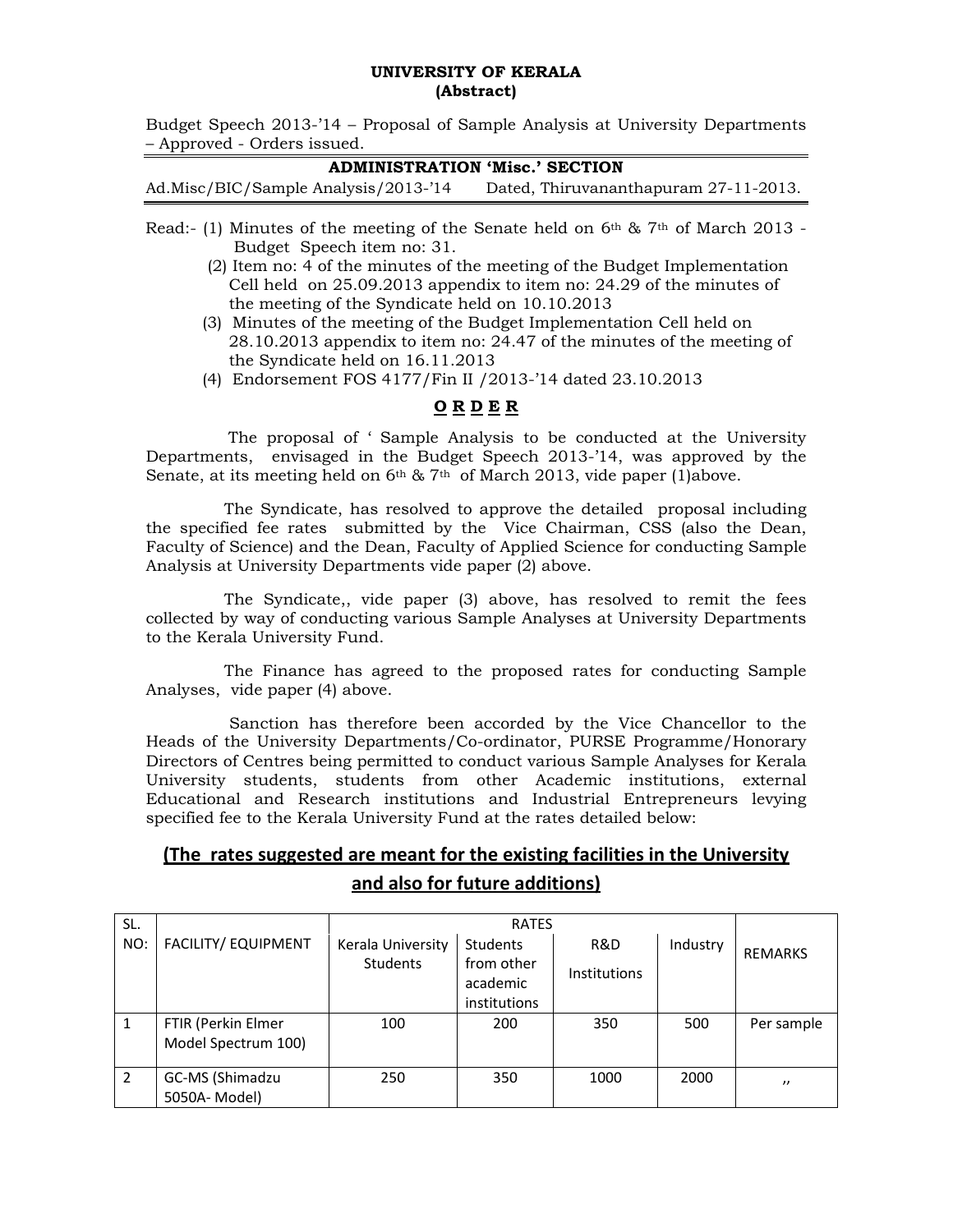| $\overline{3}$ | Anti-Microbial activity<br>assay                                                                                                         |                   |                   |                      |                      |                                                             |
|----------------|------------------------------------------------------------------------------------------------------------------------------------------|-------------------|-------------------|----------------------|----------------------|-------------------------------------------------------------|
|                | Anti-bacterial                                                                                                                           | 150               | 200               | 500                  | 1000                 | 2 cultures                                                  |
|                | Anti-fungal<br>$\bullet$                                                                                                                 | 150               | 200               | 500                  | 1000                 | 2 cultures                                                  |
|                | Anti-yeast<br>$\bullet$                                                                                                                  | 150               | 200               | 500                  | 1000                 | 2 cultures                                                  |
| 4              | <b>CHNS</b>                                                                                                                              | 450               | 600               | 1400                 | 2900                 | Per sample                                                  |
| 5              | <b>SEM</b>                                                                                                                               | 400               | 500               | 1000                 | 1500                 | $\boldsymbol{\prime}$                                       |
| 6              | <b>EDS</b>                                                                                                                               | 300               | 500               | 1000                 | 1000                 | $^{\prime\prime}$                                           |
| $\overline{7}$ | SEM-EDS                                                                                                                                  | 600               | 750               | 1500                 | 2500                 | $\overline{\phantom{a}}$                                    |
| 8              | <b>Field Emission SEM</b>                                                                                                                | 1000              | 1500              | 2500                 | 3000                 |                                                             |
| 9              | <b>Field Emission SEM</b><br>$+EDS$                                                                                                      | 1300              | 1800              | 3000                 | 3500                 |                                                             |
| 10             | Micro Raman                                                                                                                              | 500               | 1000              | 1500                 | 2000                 |                                                             |
| 11             | (a)TGA-DTA up to 700<br>Deg C                                                                                                            | 300               | 400               | 1000                 | 1500                 | $\boldsymbol{\prime}$                                       |
|                | (b)TGA-DTA Above 700<br>Deg C<br>(Both @10 deg/min, extra<br>charges for slow heating<br>rate)                                           | 500               | 850               | 1500                 | 2500                 | $\boldsymbol{\prime}$                                       |
| 12             | UV-Vis (ordinary)                                                                                                                        | 100               | 300               | 600                  | 1400                 | $\boldsymbol{\prime}$                                       |
| 13             | (a) DSC, RT-300<br>(b) DSC -50 to 400<br>(c)DSC -100 to 500<br>(all @10 deg/min, extra<br>charges for slow heating<br>rate)              | 400<br>400<br>500 | 650<br>750<br>950 | 1600<br>1750<br>1800 | 3500<br>3600<br>3600 | $^{\prime\prime}$<br>$^{\prime\prime}$<br>$^{\prime\prime}$ |
| 14             | Proton NMR (CDCl <sub>3</sub> )                                                                                                          | 200               | 350               | 1000                 | 1500                 | $\boldsymbol{\prime}$                                       |
| 15             | Proton NMR (DMSO)                                                                                                                        | 300               | 450               | 1500                 | 2000                 | $^{\prime\prime}$                                           |
| 16             | Proton NMR (D <sub>2</sub> O)                                                                                                            | 300               | 450               | 1500                 | 2000                 | $\boldsymbol{\prime}$                                       |
| 17             | Proton NMR (Method)                                                                                                                      | 400               | 700               | 1500                 | 2000                 | $\boldsymbol{\prime}$                                       |
| 18             | $C^{13}$ and other nuclie<br>(CDDI <sub>3</sub> )                                                                                        | 400               | 700               | 1500                 | 2500                 | $\boldsymbol{\prime}$                                       |
| 19             | $C^{13}$ and other nuclie<br>(DMSO)                                                                                                      | 450               | 800               | 1600                 | 2600                 | $\boldsymbol{\prime}$                                       |
| 20             | $C^{13}$ and other nuclei<br>$(D_2O)$                                                                                                    | 600               | 1000              | 2000                 | 3000                 | $\boldsymbol{\prime}$                                       |
| 21<br>22       | $C^{13}$ and other nuclie<br>(methanol)<br>[Charges for higher<br>techniques as per<br>instrument time]<br><b>ICPAES-Initial Element</b> | 750<br>150        | 1000<br>300       | 2000<br>700          | 3500<br>1000         | $^{\prime}$                                                 |
|                |                                                                                                                                          |                   |                   |                      |                      | $\boldsymbol{\prime}$                                       |